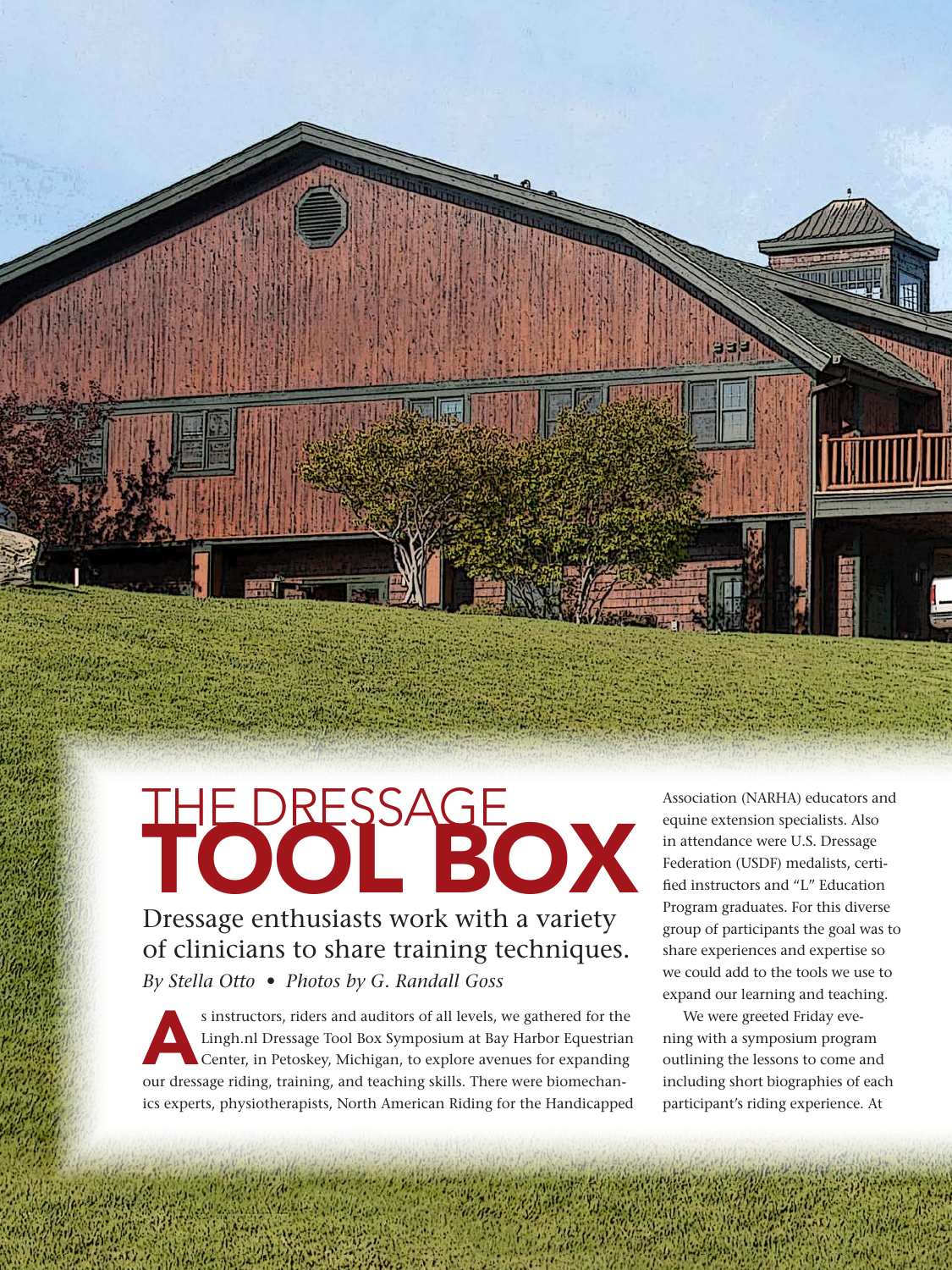

this inaugural Tool Box, the lectures and lessons focused on five concepts: learning styles, biomechanics of the rider, principles of teaching, biomechanics of the horse and the Pyramid of Training.

Symposium designer and sponsor, Karin Reid Offield, created the program with the hope that it will "reintroduce the idea of regional riders and instructors getting together and taking part in an event that will make riding more fun for everyone. "The winning difference between first, second and third



**Auditors, participants and instructors gather for a group photo at the Lingh.nl Dressage Tool Box Symposium, held at the Bay Harbor Equestrian Club (above) in Petosky, Michigan.**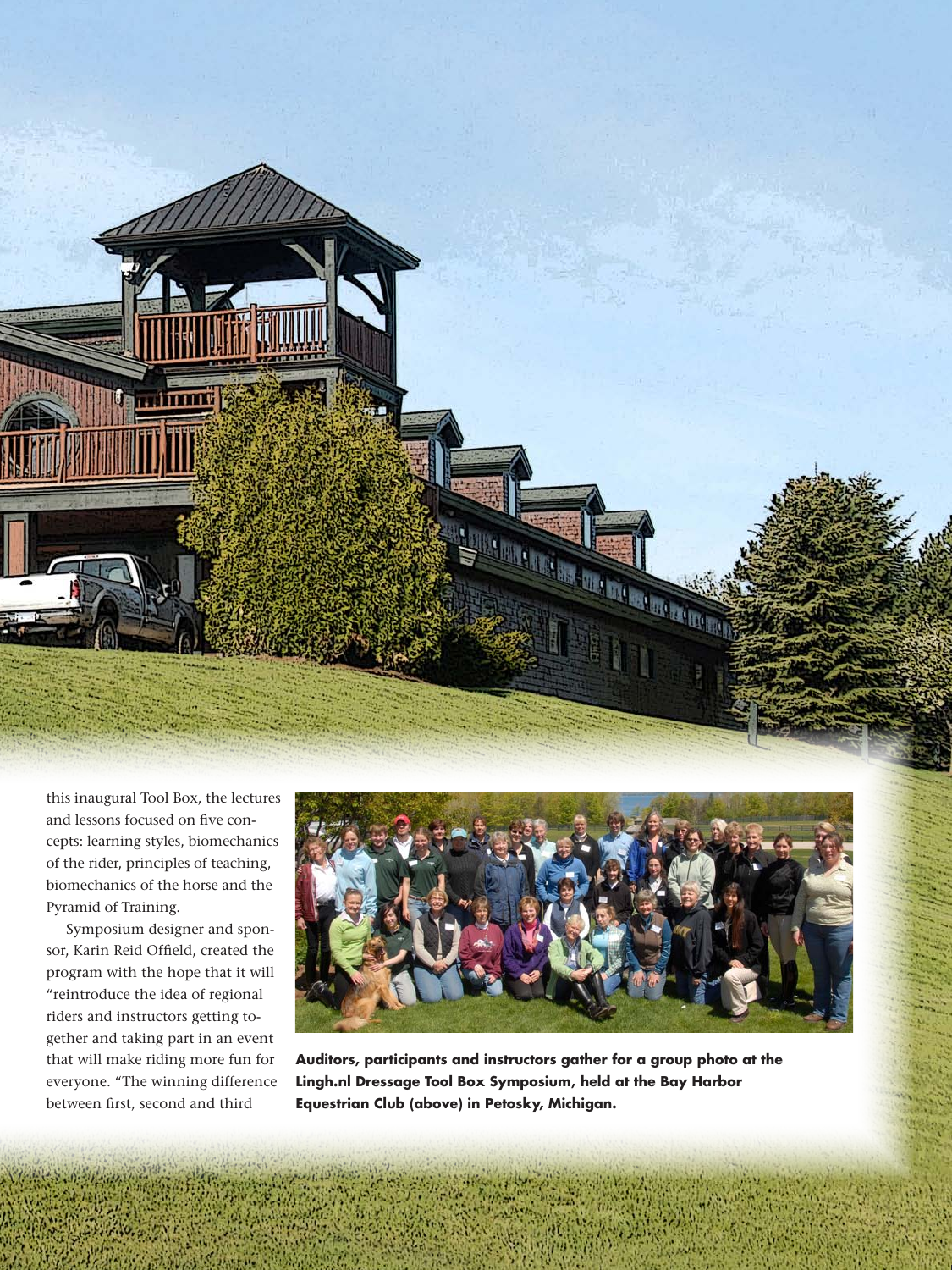place in dressage is in the small details," Offield said, "and those details come from years of experience teaching, training and riding."

Part one of this series reviews learning styles and principles of teaching.

### **Learning Styles**

Karen Waite, equine extension specialist at Michigan State University, started the program with a self-test to determine our learning styles (visit DressageToday. com to take the test). Three styles are most prevalent among riders: visual, auditory and kinesthetic.

**• Visual learners** comprise roughly 60

to 65 percent of the population. They often think in pictures, have vivid imaginations and do well in school.

- **Auditory learners** make up about 30 percent of the population. They learn well from lectures, like to listen to instructions and provide feedback through talking.
- **Kinesthetic learners** make up about 10 percent of the population. They prefer learning by touch or feel and express feelings physically. Not surprisingly, many top riders fall into this group. They learn best by doing. Waite noted that many of the most effective teachers incorporate all three

learning styles into a lesson. It is also important that the rider be aware of their style and take responsibility for communicating with the instructor when they need clarification.

Bonnie DePue, NARHA-certified president of Children and Horses United in Movement (CHUM) Therapeutic Riding taught the lesson "How to Hear What is Being Said by Your Instructor." She stressed that it is the instructor's responsibility to figure out how to teach so the student understands. Junior riders Suzannah Simon and Miles Hayes, riding Hanoverians Sam I Am and GT Experience, indicated a need to improve

## THE **TOOL BOX** VISION



**Karin Offield, Symposium designer, sponsor and lecturer**

My vision is that a series of Tool Box Symposiums can build synergy within regions across the United States. Ultimately, the goal is to see this lead to a designated two-year pilot program of national training centers for young horse, young rider and amateur education.

The symposium is for and about instructors. I am looking for instructors in each region that are willing to share what they are confident in teaching. The goal is to create a program where all professional equestribetter or differently, often by listening to a different instructor entirely. Many riders are hesitant to learn from nearby instructors or take part in events like this. To be afraid to take a lesson from a different instructor in your region or to be reluctant because your instructor might get mad, is not smart. Education and grasping experience from others is what is so amazing about life—it's never ending. The Tool Box gives local riders the opportunity to learn from many teachers.

The symposium is also about the auditors: how they can learn to observe more carefully and see the tools in action more clearly. One of the ways to facilitate this is by asking auditors to move to a different seated vantage point for each lesson, thereby gaining multiple perspectives. Many of the auditors are riders and instructors that for various reasons are not riding at this time. We are all in this together. Every single participant should leave the symposium having made a contribution and gained new tools.

I hope that these reports about the Tool Box Symposiums will encourage you to contact me to schedule a Tool Box Symposium in your region in 2010 and 2011. First choose an amazing facility in your region that can stable up to 10 horses. Next collect 10 to 12 instructors including several university professors who specialize in learning and teaching techniques. Then find one sponsor who loves the idea of being involved in a Tool Box Symposium. Contact me at info@ offieldfarms.com and I will help you build your tool box, an affordable, fun, two-day event that brings you closer to your sport and your equestrian goals.*—Karin Offield*

ans have a venue where they can teach.

I am convinced that the manner in which we instruct can be improved. There are many ways to be taught, many roads to Rome to reach an understanding of a subject, and many ways for a student to learn a lesson. I hope that the Dressage Tool Box Symposium becomes a vehicle for and a place where equestrians improve their teaching, their learning and technical grasp of communication.

Additionally, the symposium is just as much for riders. Riders sharing the lessons that they need to learn, either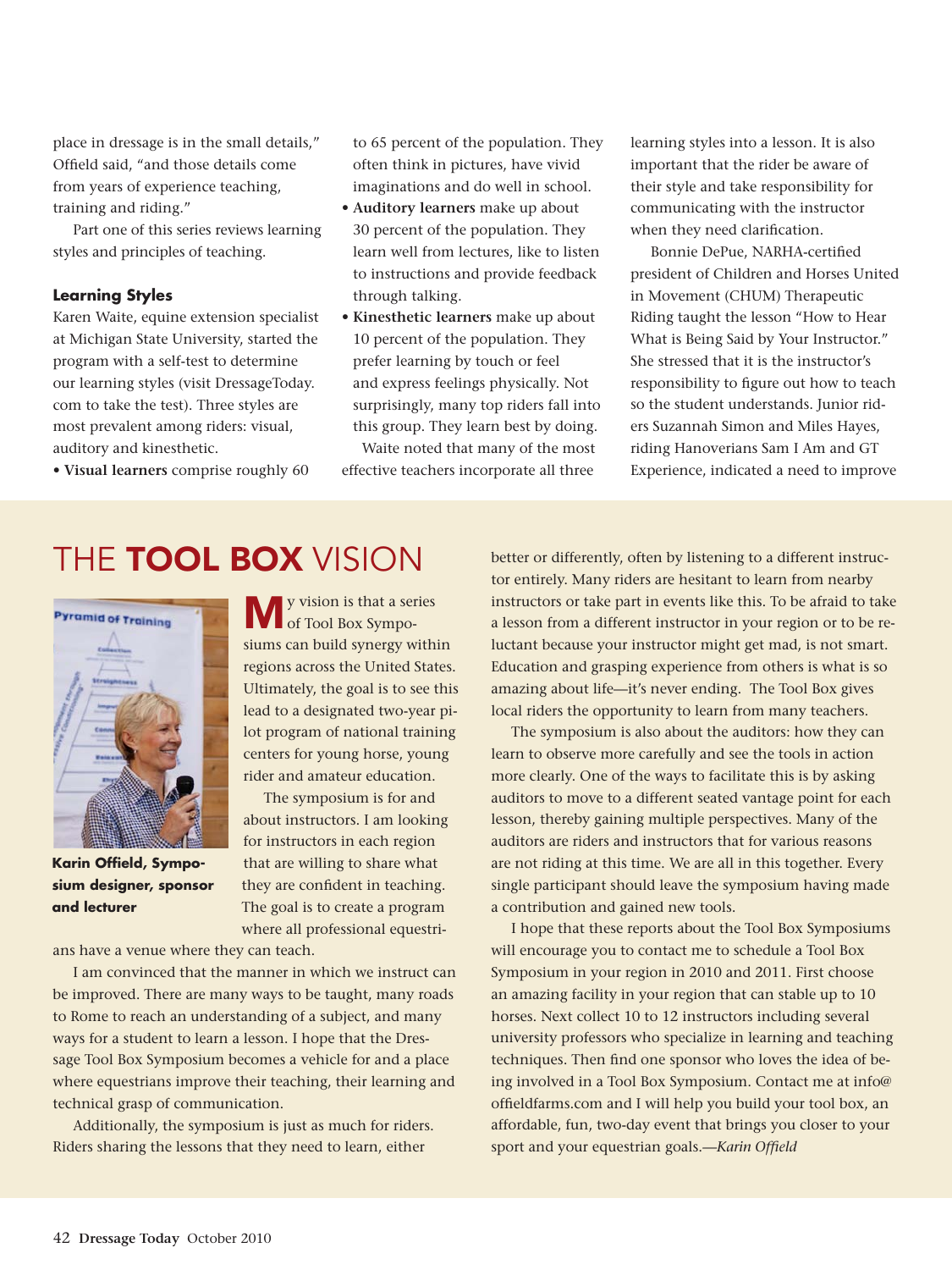### BETH BAUMERT'S **PRINCIPLES** OF LEARNING

Priniciples of Learning can be applied to any teaching or learning situation, whether it be first grade or First Level, post graduate work or Grand Prix. Educational psychologists have proven scientifically that implementing these principles increases the student's understanding and retention of the lessons. Here is a bit about some of the principles of learning:



- **Imitation** is the most natural form of learning. Never watch bad riding. If you are unable to watch a great rider in person, watch online.
- **• Readiness** refers to the sequential nature of learning. Barring extenuating circumstances, no one was ever a star at first grade and just couldn't handle second grade. The same is true of dressage levels. Training horses is quite scientific and sequential.
- **• Repetition** refers to the value of meaningful practice that builds muscle memory and understanding between horse and rider. Drill is, in contrast, meaningless repetition.
- **• Reward** in dressage is usually a feeling. Lessons that give good feelings and leave the student with a good feeling are more likely remembered.
- **• Intensity** refers to aspects of your lessons that make them memorable: moments of humor, enthusiasm, demonstrations, analogies and personal experiences.
- **• Social learning** refers to the team spirit. Be sure the culture of your barn is supportive. There is tremendous power in well-wishing.

their sitting trot and lengthening and shortening their horses' strides.

To get them sitting tall with engaged seats, Bonnie gave these two kinesthetic learners an exercise for expanding the rib cage. Raising a hand straight up and circling it backward activated the rhomboid muscles located between and beneath the shoulder blade. This opened the shoulders and got the riders sitting taller and more engaged. The horses, too, began to engage, becoming lighter in front and taking longer strides.

For auditory learners, DePue ex-

plained, "The rider needs to be what they want the horse to be—engaged. When you pull your seat bones off the horse, you disengage him. The rider is also disengaged when they slouch. Pure physics points the force vectors down onto the forehand."

DePue stressed, "When teaching visual learners, use easy-to-identify landmarks, such as shoulder, barrel, etc." Many visual learners ask, "Will you show me?" She continued. "Assume that all students are ready to ask. Go ahead and correct them physically, but always first ask permission to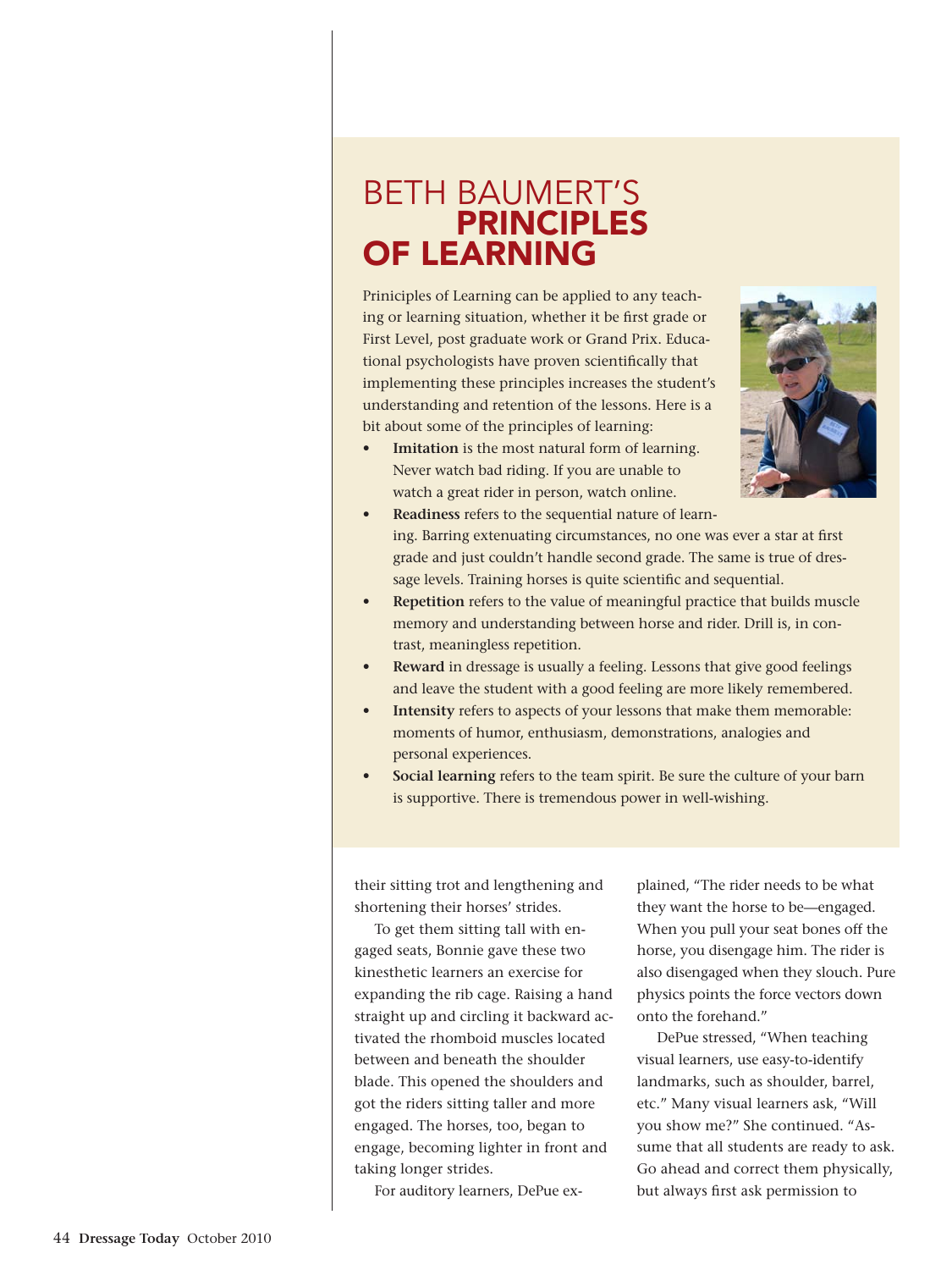touch them."

For all students, DePue noted that instructors should be encouraging and engaging so students don't worry about being perfect.

Tonya Grant-Barber taught Nancy Williams on her Thoroughbred/Trakehner cross, Dream Catcher, and Zoya Malitsky on her Trakehner, A Wiccan Way. The first part of the lesson would be very deliberate in using the different learning styles. For auditory learners, Grant-Barber described a keyhole pattern to improve balance and counter canter (see Figure 1 below).

1. Begin a right lead counter canter with right flexion down the quarterline from P to R.

2. After going 30 meters down the quarterline, use the remaining 15 meters to develop a left flexion.

3. Ride into the corner, between M and C, still in counter canter, with a continued inside flexion.

4. Between C and H, work back to the new quarterline near S developing a right flexion again.

This teaches the horse to follow the outside rein. Turning left onto the quarterline on the right lead establishes connection on the left side. By turning back to the right toward the



**Figure 1, The Keyhole**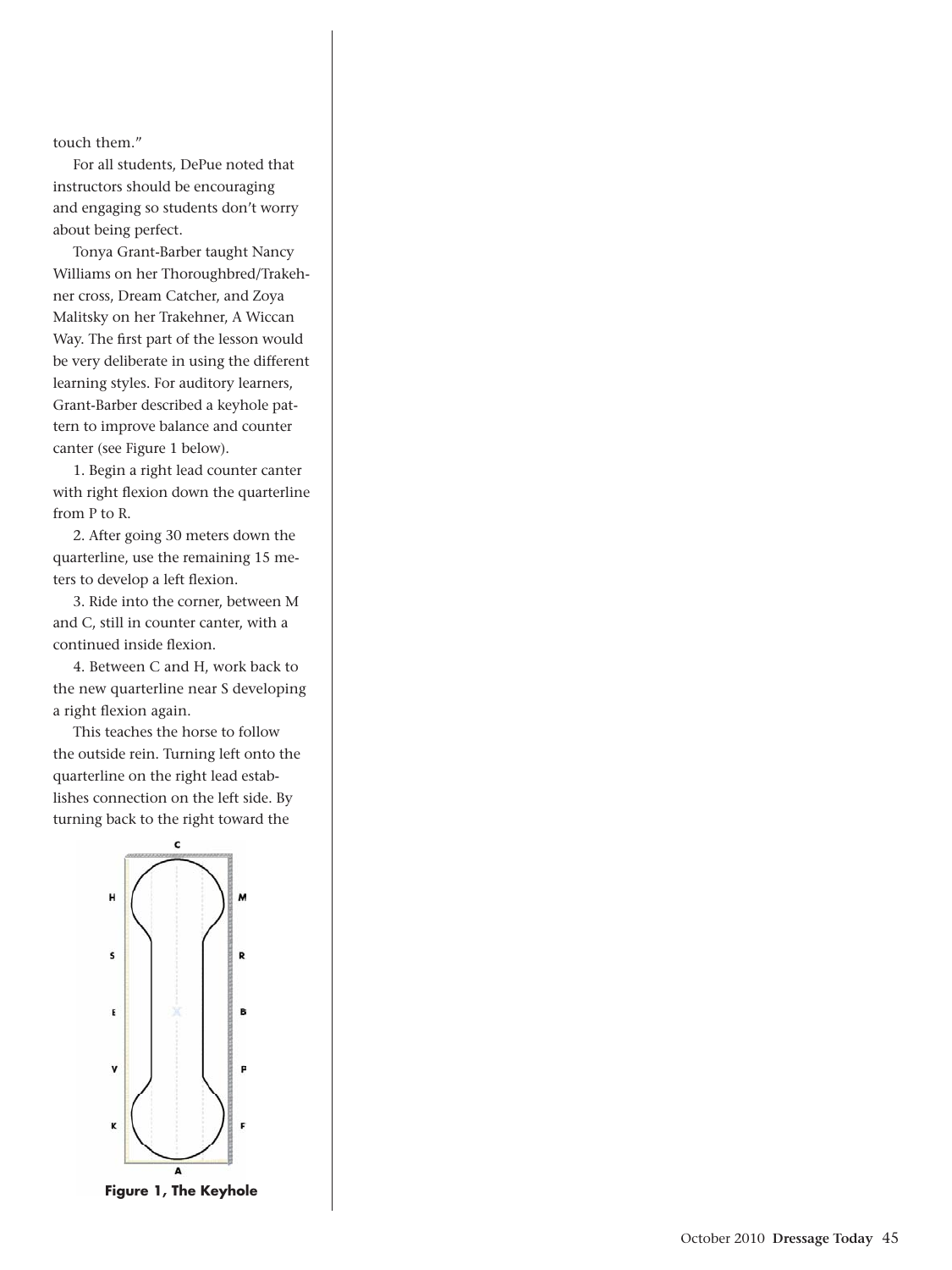# THE LITTLE **DETAILS**



Everyone always wonders what is the secret to success? My answer to this is, "It's in the little details." One detail that was a novel feature of the symposium was the arena layout. Sections of rail were placed within the arena to allow multiple riders to get off the wall and practice movements simultaneously. I am suggesting placing sections of two-sided rail about in the arena in a way that still allows room for diagonals and circles. This set-up gives riders more opportunities to practice their lines and control of their horses' shoulders and the movements in all directions.*—Karin Offield*

wall, connection is established on the right side. Even if their horses broke gait, the riders were urged to stay on the pattern. Grant-Barber, a kinesthetic and auditory learner, worked hard to offer verbal direction.

After a bit of confusion, Williams and Malitsky—both kinesthetic and visual riders—and a few auditors indicated that they were having difficulty understanding what the pattern was. To make sure the visuals were confirmed, it was suggested that the instructor walk the whole pattern or put out some cones. Doing so yielded better understanding and finished with some successful counter canter. By separating their two sides, the horses were able to more easily perform a relaxed counter canter. As Grant-Barber noted, "The instructor's goal is to help the rider improve the horse. If the horse